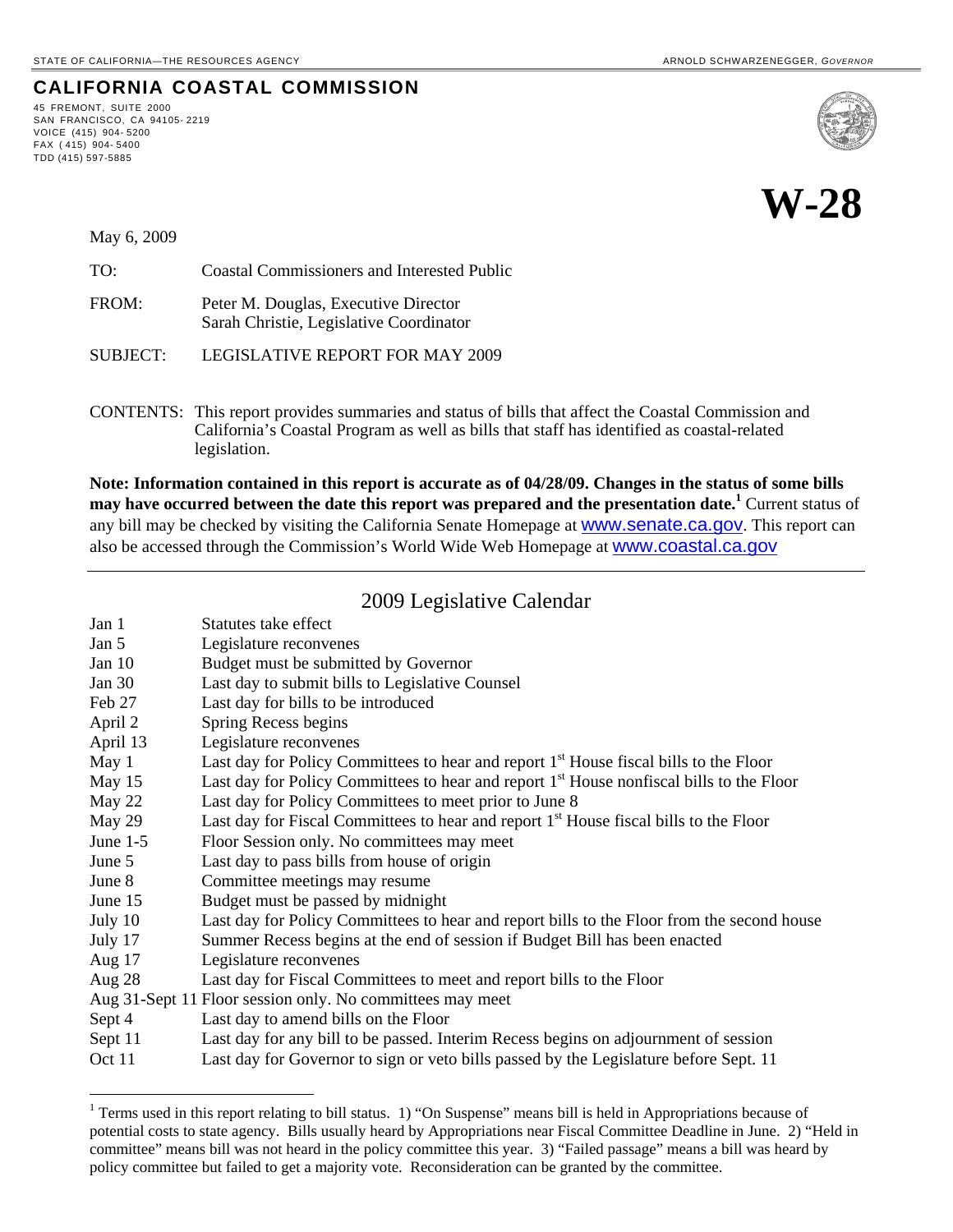## **PRIORITY LEGISLATION**

#### **AB 42 (Blakeslee) Electricity: Pacific Gas & Electric: seismic fault**

This bill would require the California Energy Commission, in consultation with other specified agencies including the Coastal Commission, to determine what, if any seismic or other hazard studies are urgently needed at the Diablo Canyon Nuclear Power Facility. The bill would also require the CEC, in consultation with other state agencies including the Coastal Commission, conduct or facilitate peer review of any studies generated as a result of this bill.

Introduced 12/01/08 Last Amended 04/22/09 Status Assembly Appropriations Committee

#### **AB 64 (Krekorian) Energy: renewable energy resources**

This bill would, in relevant part to the Coastal Commission, create a new state agency, the Renewables Infrastructure Authority (RIA). The RIA would be composed of a 9-member Board, and would have exclusive authority to issue permits for renewable energy facilities greater than 5 megawatts, effectively pre-empting all local and state regulatory authority. The bill also authorizes the RIA to issue up to \$6.4 billion in bonds to finance renewable energy projects.

Introduced 12/09/08 Last Amended 04/15/09 Status Assembly Natural Resources Committee **Commission position Recommend Oppose Unless Amended, analysis attached** 

#### **AB 68 (Brownlee) Solid waste: single-use carry out bags**

This bill would prohibit stores from providing single-use carryout bags to customers after July 10, 2010, unless the store charges a fee of not less than \$0.25 for the bag. The fees collected would be deposited into the Bag Pollution Fund, which the bill would establish, on a quarterly basis. Funds would be expended, after appropriation by the Legislature, to implement programs that educate consumers and reduce the use of plastic bags, and to reduce and mitigate the effects of plastic bag litter.

Introduced 12/12/08 Last Amended 4/23/09 Status Assembly Appropriations Committee

#### **AB 87 (Davis) Single use carryout bags: environmental effects**

This bill would prohibit stores from providing single-use carryout bags to customers after July 10, 2010, unless the store charges a fee of not less than \$0.25 for the bag. The fees collected would be deposited into the Bag Pollution Fund, which the bill would establish, on a quarterly basis. Funds would be expended, after appropriation by the Legislature, to implement programs that educate consumers and reduce the use of plastic bags, and to reduce and mitigate the effects of plastic bag litter.

Introduced 01/05/09 Last Amended 03/18/09 Status Assembly Appropriations Committee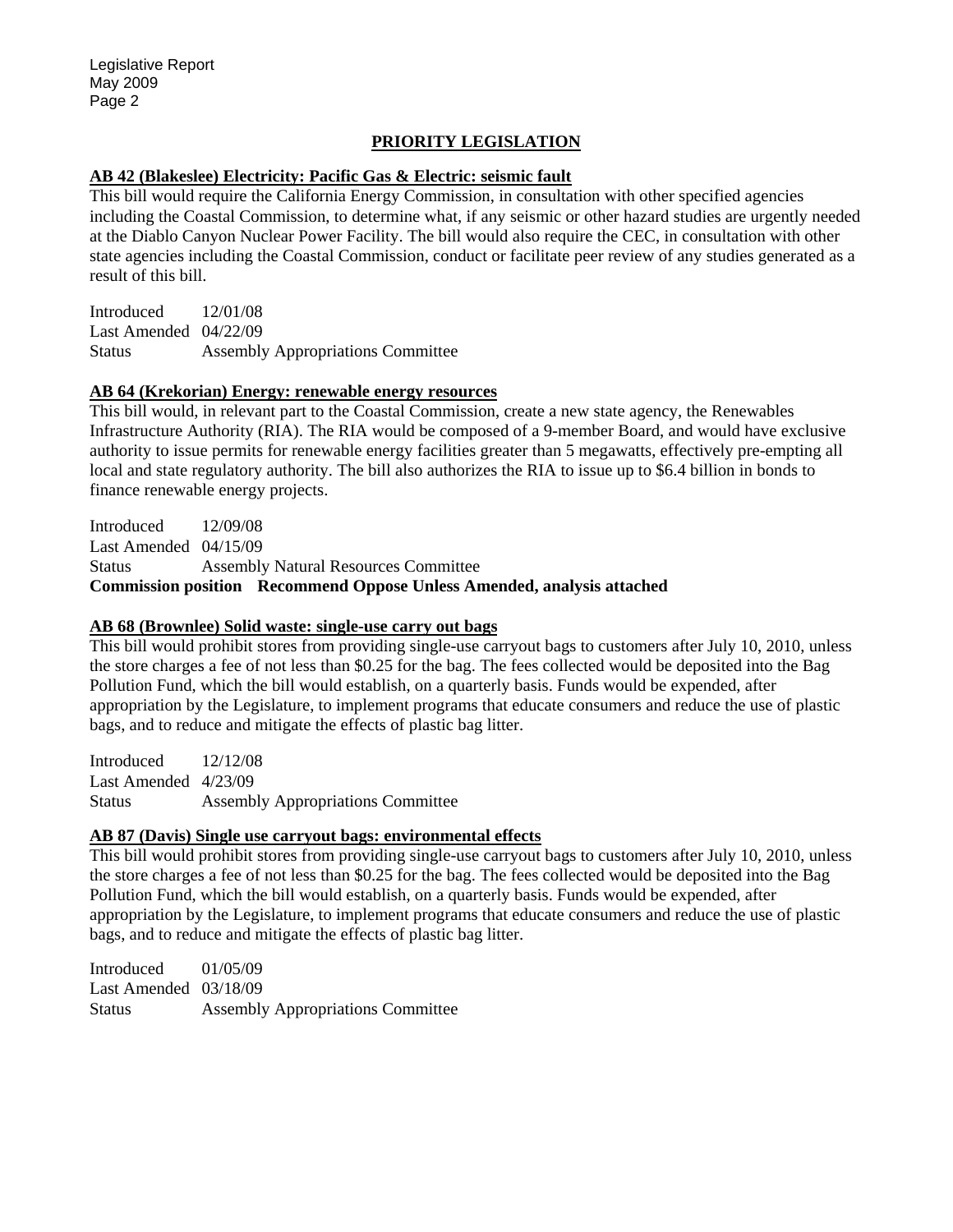### **AB 226 (Ruskin) Coastal resources: enforcement**

This bill would give the Coastal Commission administrative civil liability authority and deposit any resulting revenues into the Coastal Act Services Fund (CASF). This bill would also redirect existing civil penalty revenue from State Coastal Conservancy to the Commission's CASF, subject to appropriation by the Legislature.

Introduced 02/03/09 Status Assembly Appropriations Committee **Commission Position Support** 

#### **AB 248 (Lowenthal) Public resources; ballast water management**

This bill would require the owner or operator of a vessel that carries or is capable of carrying ballast water to maintain written or electronic records regarding the make and type of ballast water treatment system, and when and by whom it was approved.

Introduced 02/10/09 Status In Senate

#### **AB 291 (Saldana) Coastal resources: coastal development permits**

This bill would prohibit the issuance of a coastal development permit for any property for which a notice of violation has been received, unless the Executive Director of the Commission determines that an application has been filed that fully resolves the violation.

Introduced 02/13/09 Last amended  $4/22/09$ Status Assembly Appropriations Committee **Commission Position Support** 

## **AB 305 (Nava) Hazardous materials: penalties**

This bill would make failure to report an oil spill or knowingly provide a false or misleading report about an oil spill in waters of the state a crime punishable by a \$50,000 fine, imprisonment, or both.

Introduced 02/17/09 Status Assembly Public Safety Committee

## **AB 650 (Hill) Local government: City of Half Moon Bay**

This spot bill states that it is the intent of the Legislature to assist the city of Half Moon Bay with respect to the city's settlement agreement in the matter of Yamagiwa v. City of Half Moon Bay (N.D. Cal. 2007). Under the settlement agreement the city waived its right to appeal, and now owes the plaintiff \$18 million in exchange for purchase of the Beachwood property. This is an urgency bill.

Introduced 02/27/09 Last amended 4/02/09 Status Assembly Local Government Committee. Hearing cancelled at request of author.

## **AB 694 (Saldana) Tidelands and submerged lands: San Diego**

This bill would clarify that all state tidelands underlying U.S. Naval installations in the City of San Diego shall revert back to the jurisdiction of the State Lands Commission after decommissioning, rather than remaining the property of the Navy.

Introduced 02/26/09 Status Assembly Local Government Committee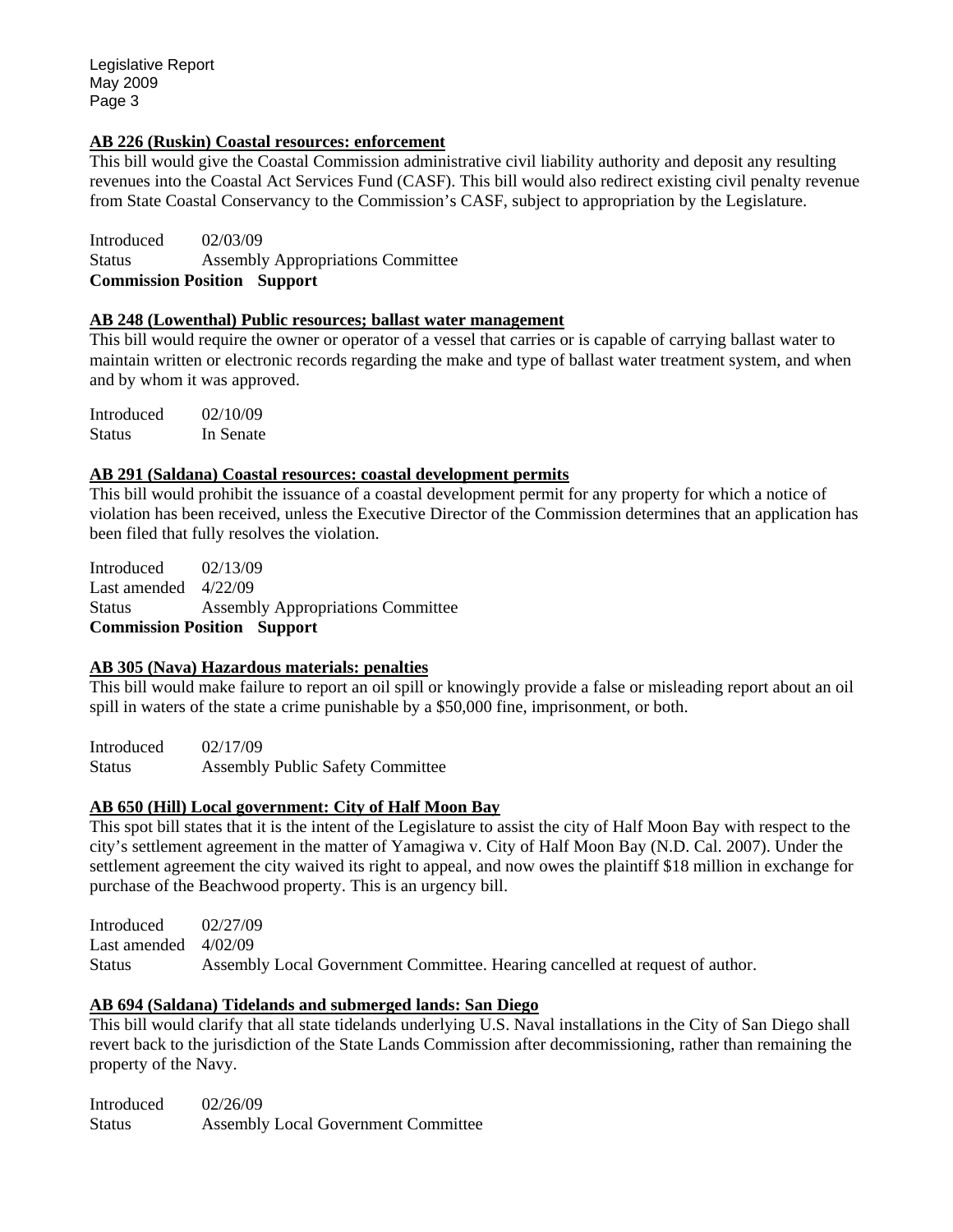#### **AB 783 (Anderson) State agencies: repeal**

This bill would require that all statutorily created state agencies, boards, and state commissions that are funded by General Fund revenues, except for the Franchise Tax Board, be repealed on January 1, 2022.

Introduced 02/26/09 Status Assembly Business and Professions Committee

#### **AB 925 (Saldana) Recycling: single use beverage container caps**

This bill would prohibit the sale of single-use plastic beverage containers without a cap that is not affixed to the container, and made from recyclable materials.

Introduced 02/26/09 Status Assembly Third Reading

#### **AB 1347 (Price) Desalination**

This bill would repeal Section 12949.6 of the Water Code. This section establishes the Water Desalination Task Force, and requires the Department to report to the Legislature no later than July 1, 2004, on the potential opportunities for sea water and brackish water desalination in California. The Commission participated in the task force, but did not sign on to the final report.

Introduced 02/27/09 Status Assembly Water, Parks and Wildlife Committee

## **AB 1358 (Hill) Product management: disposable food containers**

This bill would prohibit food vendors or state facilities from dispensing food or beverages in polystyrene or non-recyclable, disposable food or beverage containers.

Introduced 02/27/09 Last amended 04/14/09 Status Assembly Natural Resources Committee. Hearing postponed by Committee

## **AB 1442 (Committee on Water, Parks and Wildlife)**

This bill would, in relevant part, require the Wildlife Conservation Board to take into consideration areas of the state where public access and hunting/fishing opportunities are most needed when determining which streams and lakes are suitable for hunting and fishing. It would allow the WCB to lease areas of degraded habitat to nonprofit organizations for the purpose of habitat restoration and public access. It would authorize the taking of any game species for a prize or other inducement of reward.

Introduced 02/27/09 Last amended 04/02/09 Status Assembly Water Parks and Wildlife Committee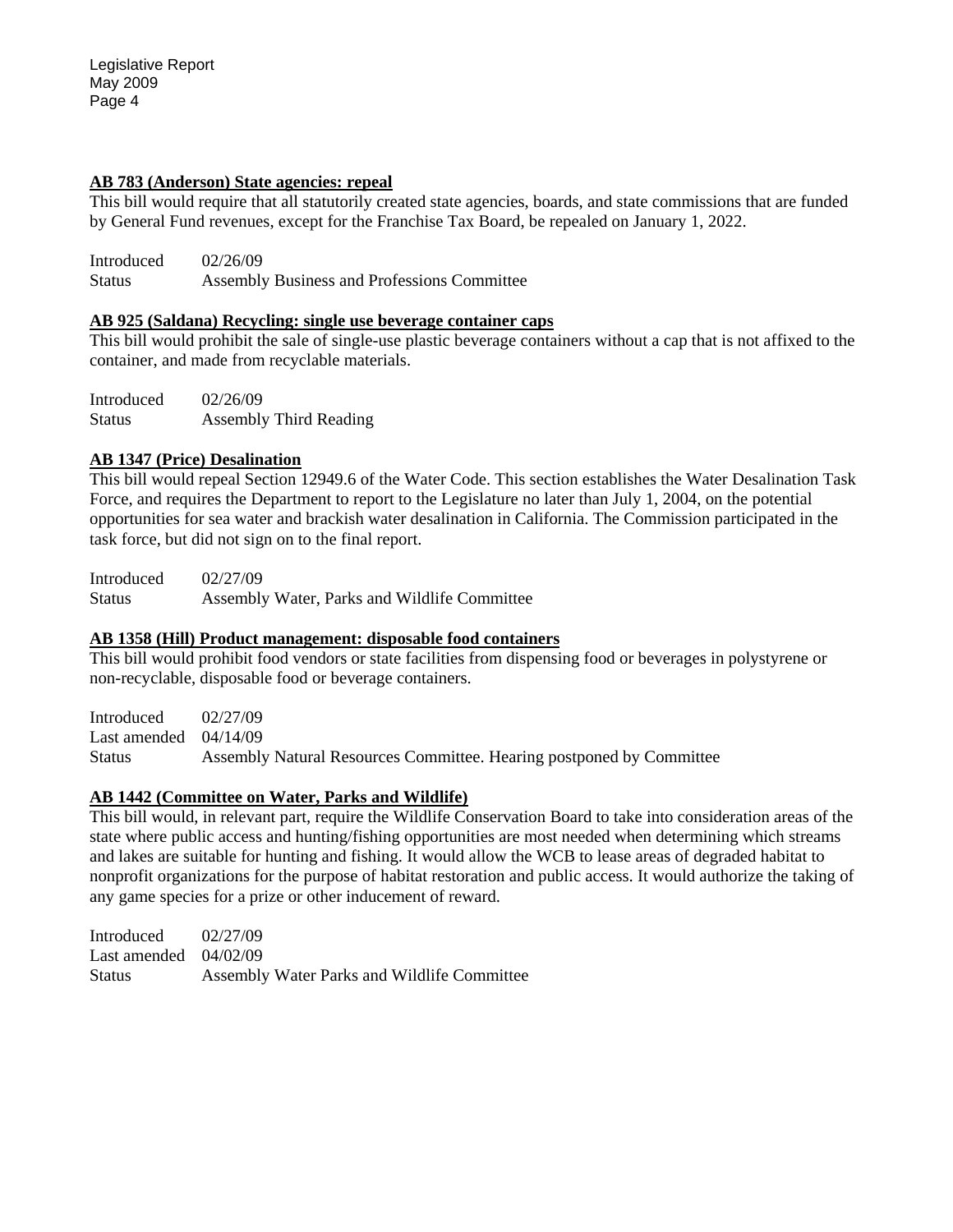### **AJR 3 (Nava) Offshore oil drilling**

This measure would request that Congress reinstate the federal offshore oil and gas leasing moratorium for the 2009 fiscal year and beyond. This measure also would memorialize the Legislature's opposition to the proposed expansion of oil and gas drilling of the Pacific Coast and any federal energy policies and legislation that would weaken California's role in energy siting decisions by those policies.

| Introduced              | 01/23/09                    |
|-------------------------|-----------------------------|
| Last amended $04/20/09$ |                             |
| <b>Status</b>           | <b>Senate First Reading</b> |

#### **SB 4 (Oropeza) State beaches and parks: smoking**

This bill would prohibit smoking of any tobacco product on a state coastal beach on in any unit of the State Parks system. The bill authorizes the Department of Parks and Recreation, or any other relevant state agency, to develop and post signs to provide notice of the smoking prohibition.

Introduced 12/01/08 Status Senate Appropriations Committee

## **SB 21 (Simitian) Fishing gear**

This bill would require the Department of Fish and Game to make recommendations to the Fish and Game Commission regarding a sustainable funding source for the recovery of derelict fishing gear and the prevention of the loss of fishing gear. The bill would require any persons and/or vessels who lose fishing gear at sea to report the loss within 48 hours. The bill would require all fishing licenses issued by the Department to include information and telephone numbers related to the new requirement. The bill would also require the Department to establish a data base of all known and reported sites of derelict/lost fishing gear, and to establish performance targets for their removal.

Introduced 12/01/08 Last amended 03/25/09 Status Senate Appropriations Committee, Suspense File

#### **SB 42 (Corbett) Coastal resources: seawater intake**

This bill would prohibit a state agency from approving any new power plant or industrial facility that utilizes Once-Through-Cooling (OTC). The bill would also establish a per-gallon fee for sea water used for OTC in an amount to be set by the SWRCB. Fees would be deposited in the Marine Life Restoration Account, which the bill would create, within the Coastal Conservancy's Coastal Trust Fund. The bill would also require the SWRCB to establish and implement a statewide policy on the use of sea water for OTC.

Introduced 01/06/09 Last Amended 04/14/09 Status Senate Energy, Utilities and Commerce

## **SB 262 (Lowenthal) Coastal resources:**

This bill would repeal the requirement that the Commission must meet monthly. In the event that the Commission were to cancel a monthly meeting, this bill would extend all statutory deadlines to the following month.

Introduced 02/24/09 Status Senate Natural Resource Committee **Commission Position Support**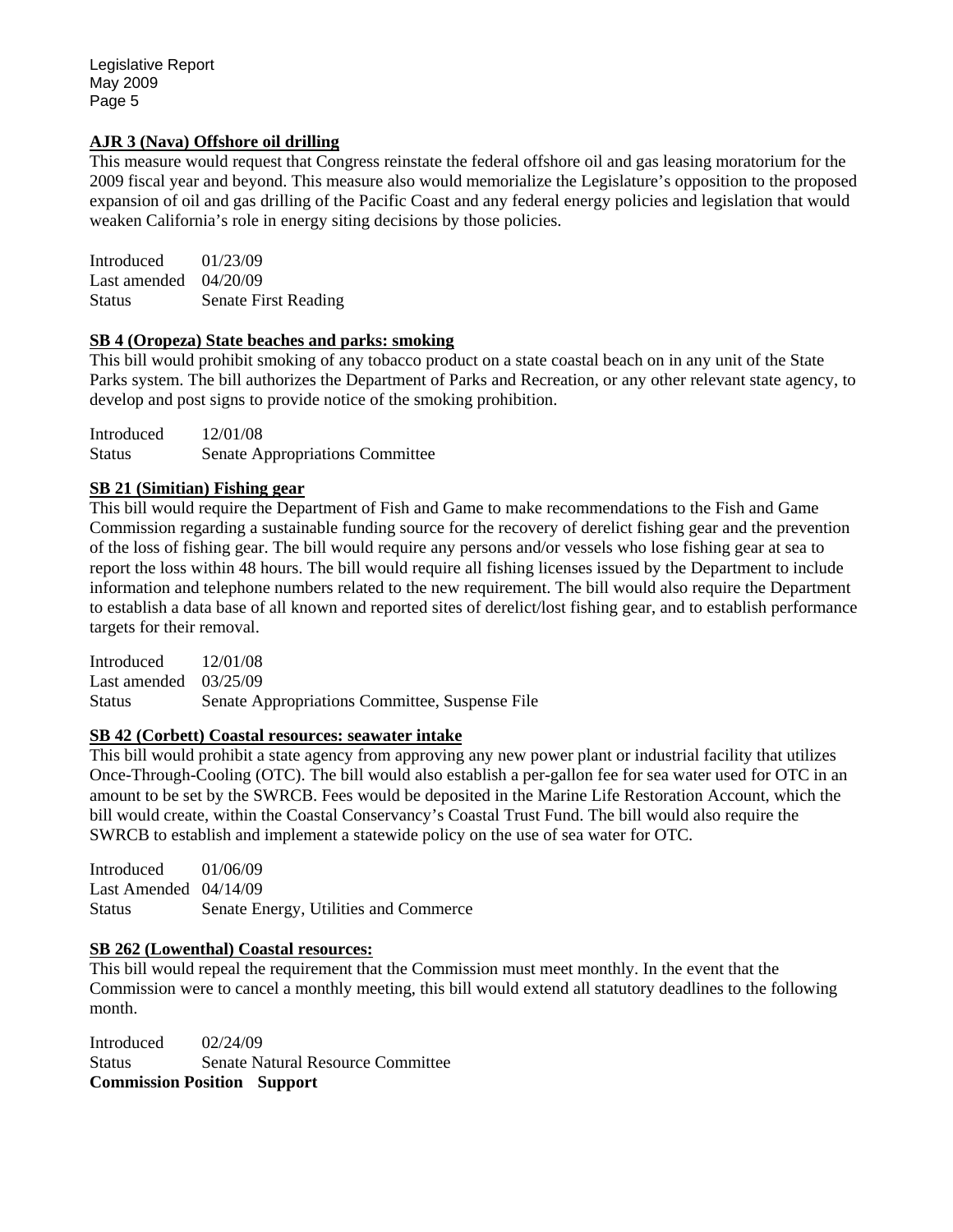#### **SB 459 (Wolk) Tidelands and submerged lands: removal of vessels**

This bill would allow the State Lands Commission to immediately remove without notice any unattended vessel that is moored, docked, beached or stranded in such a way that it is creating a hazardous condition. This bill would provide that any vessel under the State Lands Commission's jurisdiction that is allowed to persist in an unseaworthy or dilapidated state for more than 30 days shall be declared abandoned and authorize the Commission to sell, destroy or otherwise dispose of the vessel. Amendments taken on 4/21 specify that any proceeds from the sale of abandoned property, less the commission's costs, be deposited into the General Fund.

Introduced 02/26/09 Last amended 04/21/09 Status Senate Natural Resources Committee

#### **SB 650 (Yee) Half Moon Bay**

This bill would appropriate \$10 million from Proposition 84 funds to the city of Half Moon Bay to purchase the property known as Beachwood to assist with the city's settlement agreement in the matter of Yamagiwa v. City of Half Moon Bay (N.D. Cal. 2007). Under the settlement agreement the city waived its right to appeal, and now owes the plaintiff \$18 million.

Introduced 02/27/09 Last amended 03/21/09 Status Senate Rules Committee

#### **SB 790 (Pavley) Coastal resources; project grants**

This bill would make Low Impact Development (LID) projects eligible for Prop 84 bond funds, if those projects contribute to the protection of water quality or reduce storm water runoff, and authorize the State Water Resources Control Board, in consultation with the Coastal Conservancy, to award grants to public agencies and non-profit organizations.

Introduced 02/27/09 Last amended 04/22/09 Status Senate Natural Resources Committee

#### **SB 801 (Walters) Coastal resources: City of Laguna Nigel**

This bill states that it is the intent of the Legislature to revise the current coastal zone boundary to terminate at the western edge of the city. This would remove much of the incorporated area of the city of Laguna Nigel from the coastal zone. *Amendments taken on 4/13 replace the initial language with language that makes technical, non-substantive changes to the California Environmental Quality Act.* 

Introduced 02/27/09 Last amended 04/13/09 Status Senate Rules **Commission Position Oppose**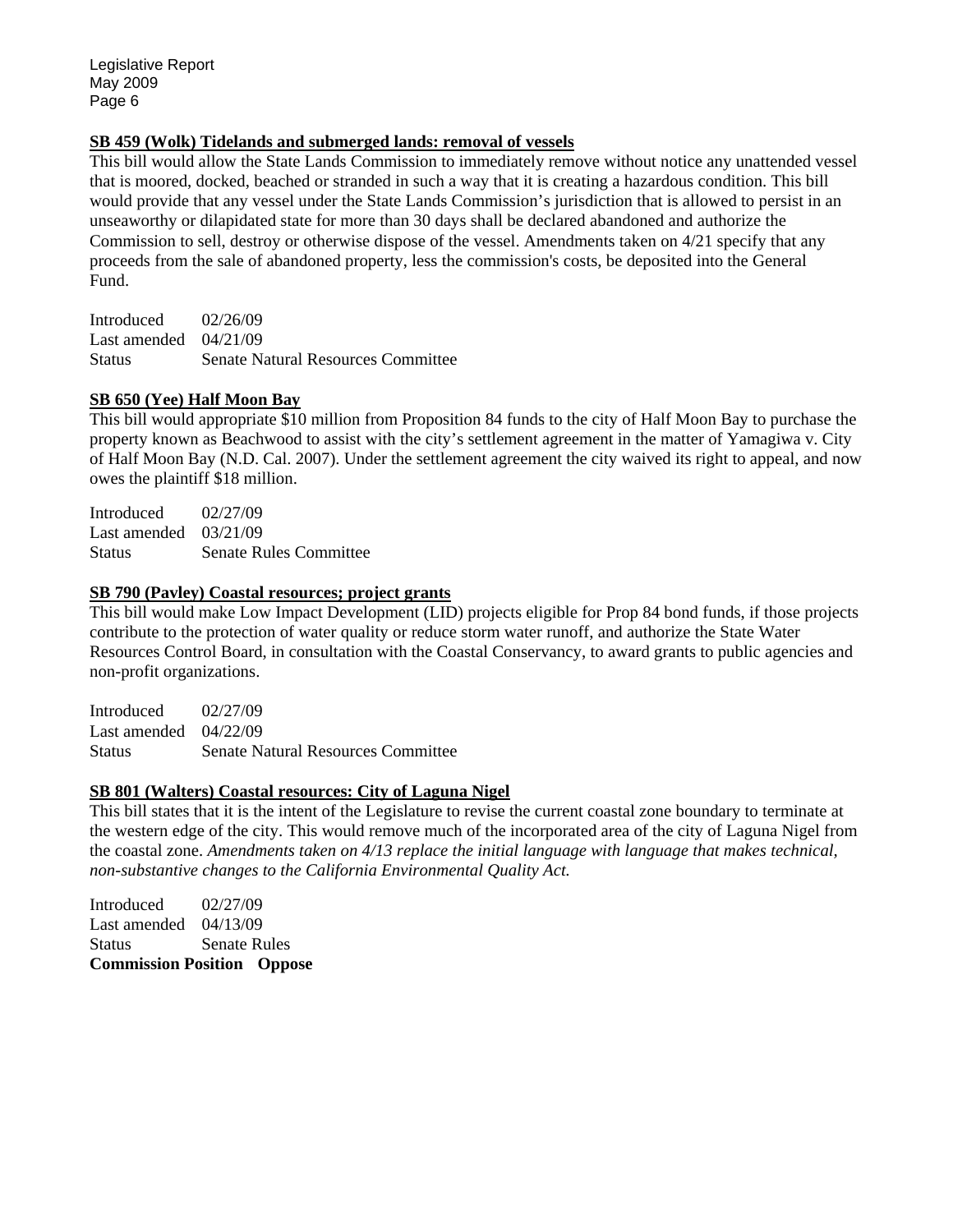# **CALIFORNIA COASTAL COMMISSION**

45 FREMONT, SUITE 2000 SAN FRANCISCO, CA 94105- 2219 VOICE (415) 904- 5200 FAX ( 415) 904- 5400 TDD (415) 597-5885



**BILL ANALYSIS AB 64 (Krekorian)**  As Amended, April 14, 2009

#### **RECOMMENDED POSITION**

Staff recommends the Commission **Oppose AB 64 Unless Amended**.

#### **SUMMARY**

AB 64 would amend the Public Utilities Act relating to renewable energy portfolio standards (RPS), to require Investor-owned utilities (IOUs) to achieve a 33% renewable target by 2020. The bill would also create the Renewable Infrastructure Authority (RIA). This bill is quite lengthy and complex, dealing largely with issues outside the Commission's purview. However, the one provision of the bill that is relevant to the Coastal Commission is the fact that the RIA's regulatory authority would supercede that of all other agencies, both state and local, for the approval of renewable energy projects greater than 5 megawatts. This would have the effect of removing the Commission's authority over renewable energy projects in the coastal zone, and obviating the policies of the Coastal Act and certified LCPs.

## **PURPOSE OF THE BILL**

The purpose of the bill is to increase California's production of renewable energy, and provide funding for specified projects.

# **EXISTING LAW**

Under the Public Utilities Act, California's IOUs are required to achieve a 20% renewable portfolio by 2010. These include biomass, solar thermal, photovoltaic, wind, geothermal, renewable fuel cells, small hydroelectric, digester gas, landfill gas, ocean wave, ocean thermal and tidal current. A variety of state agencies and local governments have regulatory authority over such projects, including but not limited to the Coastal Commission, BCDC, State Lands Commission, California Energy Commission, Department of Fish and Game, SWRCB, DWR, and city and county governments.

The California Environmental Quality Act (CEQA) requires that a lead agencies, as defined, with the principle responsibility for carrying out or approving a proposed project to prepare a negative declaration, mitigated negative declaration or EIR for any discretionary project, unless otherwise exempt. Pursuant to CEQA, lead agencies must certify that all environmental impacts associated with a project have been avoided or fully mitigated, unless a statement of overriding considerations has been adopted.

The Coastal Commission is the state agency charged with implementing and enforcing the Coastal Act the Commission is considered a CEQA-equivalent agency. Thus, the Commission does not prepare, or cause to be prepared, any CEQA documents associated with coastal development applications. However, the Commission does rely on environmental documents prepared by other lead agencies.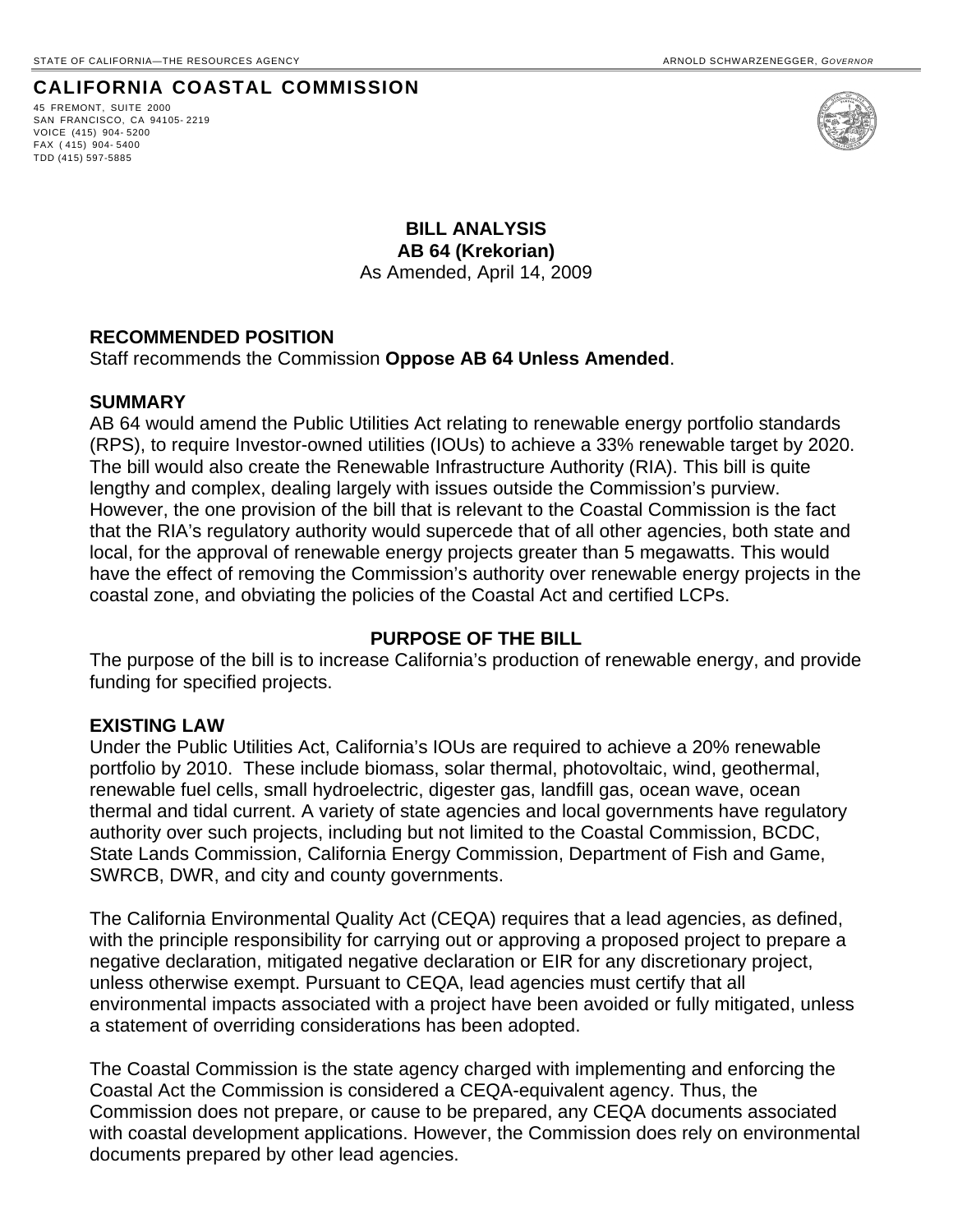When issuing a coastal development permit pursuant to PRC 32000 et seq, the Commission must make findings that the project is consistent with the Chapter 3 policies of the Coastal Act, or the applicable policies of the certified Local Coastal Program (LCP) for projects heard on appeal.

# **PROGRAM BACKGROUND**

The Coastal Commission is the state agency with the authority to implement and enforce the coastal resource protection policies in the Coastal Act. The Commission retains direct permitting authority for all new development in state waters, including traditional and alternative renewable energy facilities. The Commission also has regulatory authority over landward development in the coastal zone, including traditional and alternative renewable energy facilities, in areas of original jurisdiction and under certain circumstances on appeal from a local government with a certified LCP.

# **ANALYSIS**

This analysis does not address the substantive portions of this bill related to the RPS, financing for renewable projects, bidding, contracting or any other matters outside of the Commission's purview.

In relevant part, this bill would completely pre-empt all regulatory authority for all state and regional agencies and local governments. Specifically, Section 992.5 (2) (B) and Section 993 (a) state, with respect to the RIA:

*The issuance of a certificate by the authority shall be in lieu of any permit, certificate, or similar document required by any state, local, or regional agency or federal agency to the extent permitted by federal law, for use of the site and related facilities, and shall supersede any applicable statute, ordinance, or regulation of any state, local, or regional agency, or federal agency to the extent permitted by federal law.* 

The effect of this policy will be to eliminate the Commission's regulatory review and coastal development permit authority for renewable energy facilities greater than 5 megawatts. It would also eliminate the need for any streambed alteration permit, discharge permit, local conditional use permit, building permit, as well as any other applicable permit from a local, regional or state agency, arguably including any lease from the State Lands Commission. In addition, it would supersede any LCP or General Plan policies or ordinances that could apply to a specified facility, such as allowable uses for specific land use zoning designations, specific mitigation standards, mandatory setbacks, height limits, water conservation measures, etc.

Instead, all state and local review would be replaced with an extremely compressed process within the newly created RIA. The RIA would conduct "all applicable public and community involvement processes" and issue a decision within 180 days of the application being deemed complete. The RIA would issue a set of findings relating to suitability of the project with respect to its impacts on the environment, public health, land use, etc., mitigation measures, and any other factors the authority considers relevant.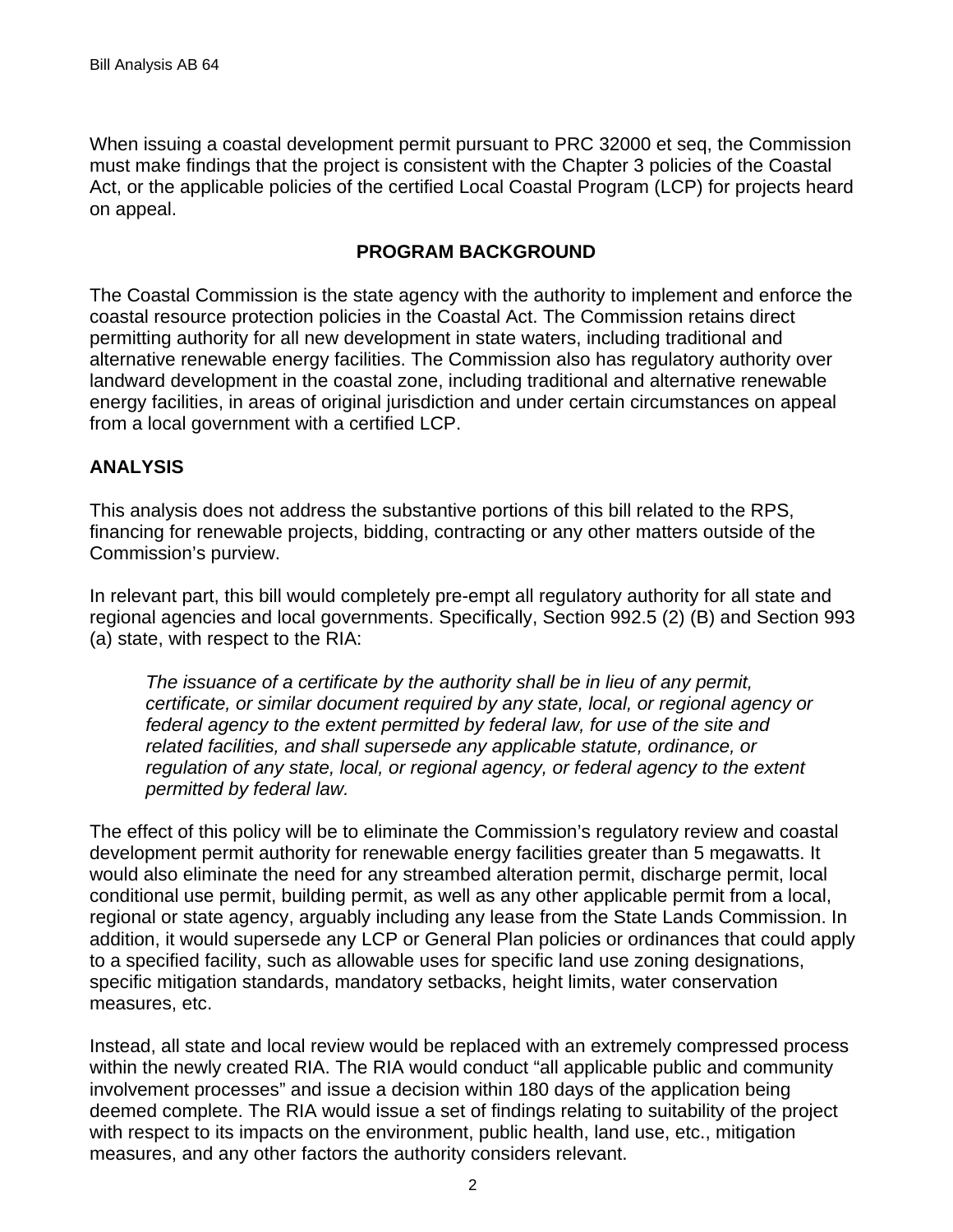It is not clear what is meant by "all applicable public and community involvement processes." It is difficult to imagine that a statewide authority would conduct presentations to advisory councils, planning commissions, councils and boards, as may be currently required by local regulations, or hold hearings in the same manner as local governments.

The authority would be designated as the lead agency for purposes of CEQA. However, it is impractical if not impossible to complete, circulate and certify an EIR within 180 days of an application being deemed complete.

Section 992.5 E (6) (c) states that "The authority shall comply with all applicable air quality laws and all environmental regulations." But by also superseding all other regulatory functions, this means the RIA will be responsible for implanting the Coastal Act, Fish and Game Code, McAteer Petris Act, Porter Cologne Act, etc., as well as LCP and local General Plan policies. Clearly, no single agency can hope to have the capacity to implement such a diverse range of statutes with anything approaching the expertise of the agencies charged with implementing their respective statutes.

The most obvious and direct impact to the Coastal Commission would be to remove all authority over wave, tidal or ocean current energy facilities. It would also remove authority for projects employing any of the other specified technologies proposed in the coastal zone. Likely applications also include wind, geothermal and biomass. The Commission has already seen a number of ocean-based energy proposals in their conceptual stages. While oceanbased energy generation holds great potential, it is clear from staff's review of proposed projects so far that the technologies vary widely, and that some have the potential to create significant impacts to coastal resources. It is also clear that these technologies are complex and require extensive case-by-case analysis and modification to achieve consistency with Coastal Act policies. Even if the RIA could provide a co-equal analysis with respect to the Coastal Act, the highly truncated timeline proposed by this bill would preclude such analysis.

While it is clearly the author's laudable intention to speed the rate at which California transitions to clean, renewable energy, this bill will do so at the expense of the environment generally, and coastal resources in particular. Renewable projects can raise significant issues with respect to water use, endangered species habitat conversion, direct wildlife mortality, particularly for birds and bats, and other land use conflicts, in and out of the coastal zone. The need to reduce greenhouse gas emissions and address global climate change is urgent. But doing so in a manner that removes all local control in addition to eliminating independent state agency oversight is both unwise and unnecessary. Anecdotal evidence to date indicates that well-designed projects which avoid significant environmental impacts, such as commercial-scale rooftop and parking lot solar installations, receive necessary approvals within a reasonable timeframe. In some cases, they are designed, installed and operational in less time than it takes to prepare a draft EIR. However, controversial projects which are located in inappropriate areas such as park lands, endangered species habitat or highly scenic and unique areas of the state are very appropriately encountering regulatory delays. This bill would eliminate those delays, and in so doing has the high likelihood of putting sensitive environments at risk, and creating potentially devastating impacts to sensitive habitats and local communities.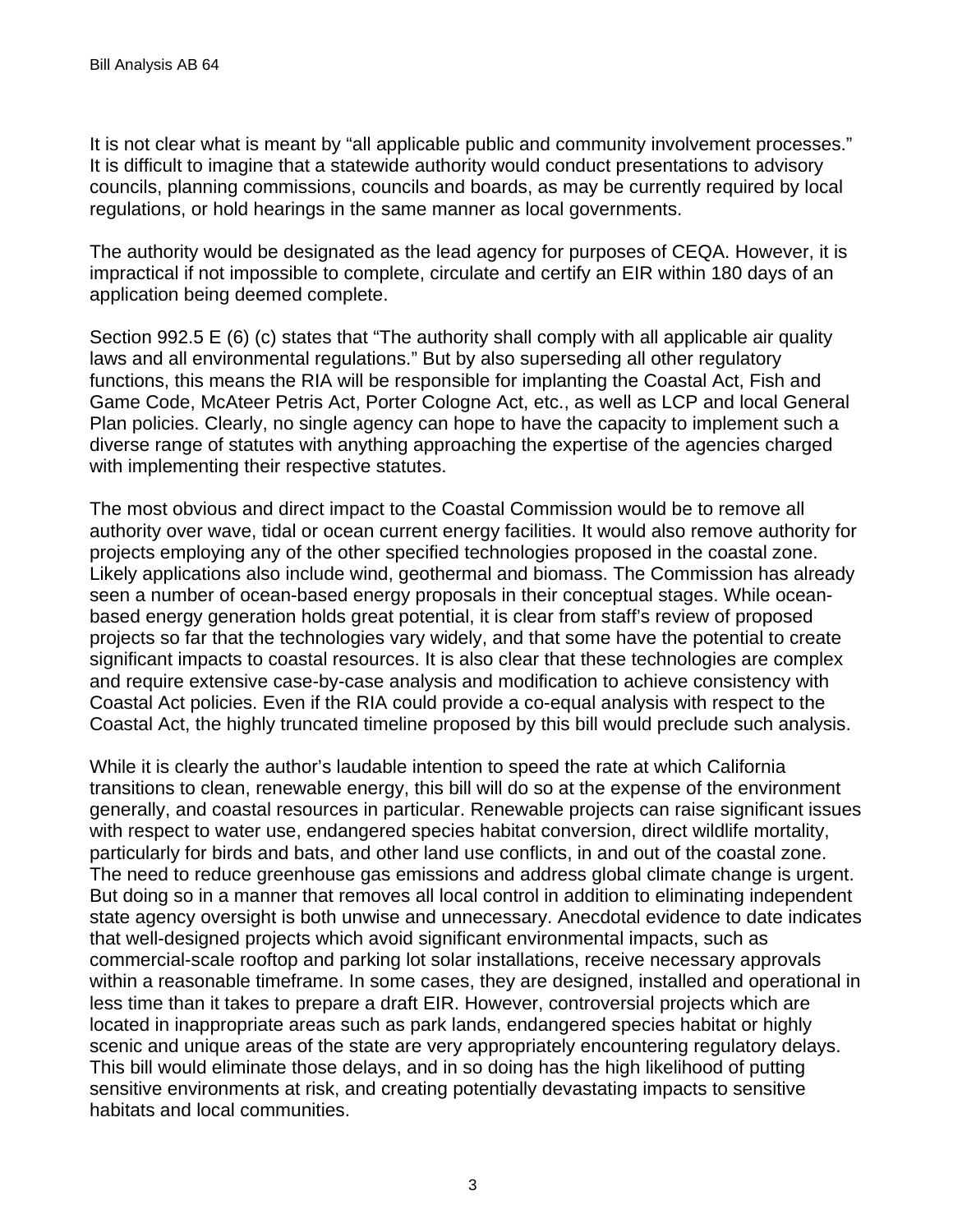# **UPDATE**

Amendments taken in Assembly Natural Resources Committee on 4/29/09 were not available in print by the date of this analysis (5/5/09). However, the author conceptually agreed to remove all reference to the RIA, and instead create the Energy Planning and Infrastructure Coordination (EPIC) Committee, comprised of the same membership as the RIA, with various responsibilities. The amendments would also give the CEC jurisdiction for siting renewable generation facilities over 5MW, with appropriate exceptions for projects already under other state or federal jurisdictions, such as wave energy projects under FERC/Coastal Commission jurisdiction. At this time it is not clear what is meant by "Appropriate exceptions" for projects under the Commission's jurisdiction. This could range from retaining the Commission's jurisdiction over all projects within the Coastal Zone, to only applying to those projects under the Commission's direct jurisdiction (i.e. offshore facilities, or proposals in white holed or uncertified areas), to the current "consultation" procedure between the CEC and the Commission.

Even if the intent of the bill is to preserve the Commission's existing authority, ambiguity regarding the role of projects that would only come to the Commission on appeal from a local government approval should be clarified. If it is the intent of the bill only to apply to those projects under the Commission's direct jurisdiction, than the Commission would likely lose the authority to review on appeal any renewable generation facility over 5MW that is proposed in an area under the jurisdiction of a certified LCP. If it is the intent of the bill to mirror the existing process set forth in Section 30413 with respect to the siting of any thermal powerplant or transmission line, that would limit the Commission's jurisdiction to issuance of a report to the Energy Commission regarding the project's impact on coastal resources, existing or planned coastal-dependent uses, and conformity with LCP policies, if applicable.

It should be noted that the Commission's past experience with this process has been so unsatisfactory that the Commission no longer provides analysis and comments to the Energy Commission on such proposals. It is not anticipated that extending this current "review" process to apply to renewable energy facilities over 5 MW in the Coastal Zone would yield any different results than those of that past, which is to say that the Commission's comments would likely be disregarded.

Under any of the three interpretations above, the Commission's jurisdiction could be seriously reduced or eliminated. Although the bill is currently being amended, staff recommends the Commission oppose the bill unless amended to preserve the Commission's current authority, as well as that of local governments in the coastal zone.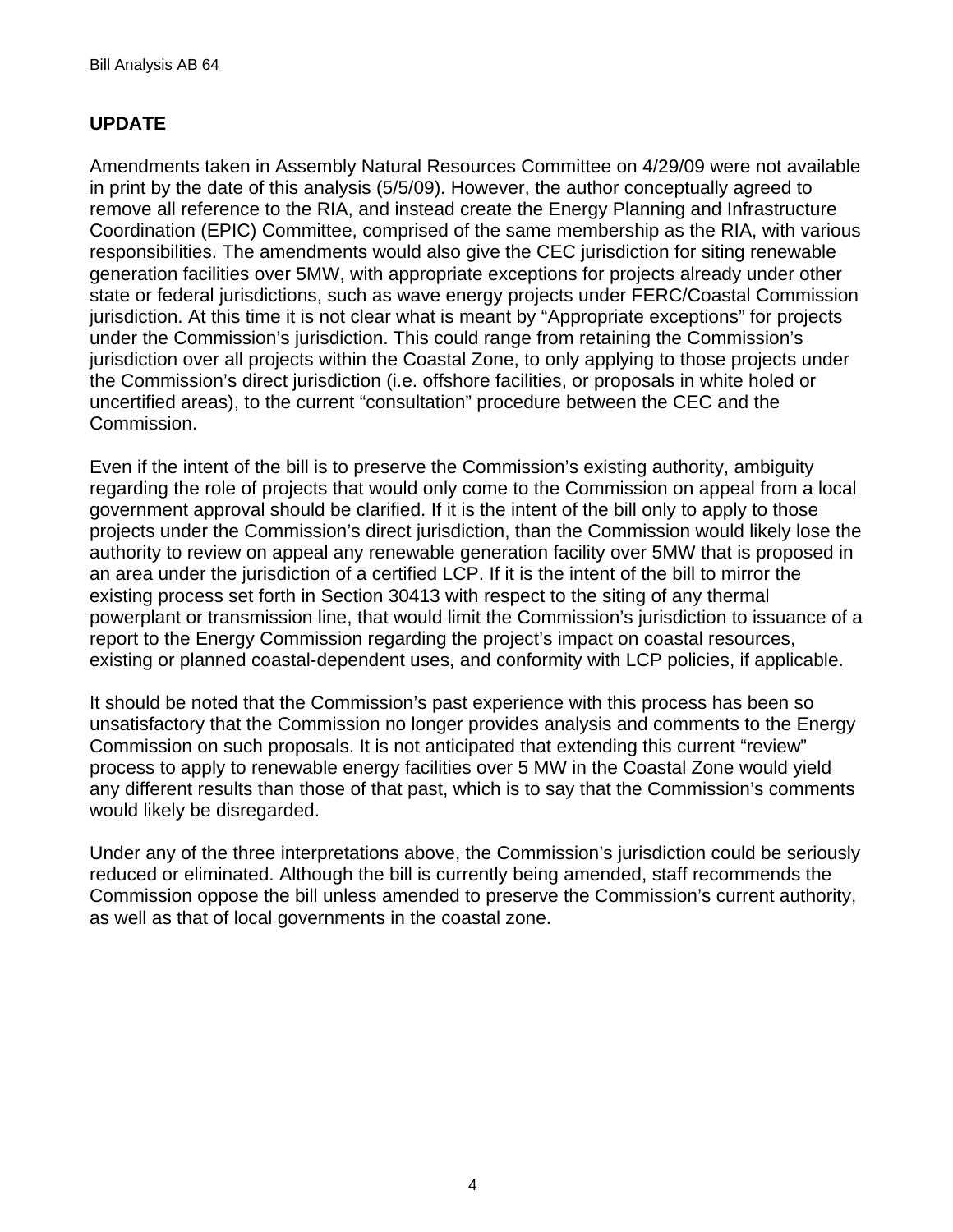# **SUPPORT/OPPOSITION**

Support for AB 64:

American Lung Association of California Breathe California (if amended) California Biomass Energy Alliance (if amended) California Hydropower Reform Coalition California League of Conservation Voters Clean Power Campaign (if amended) Coalition for Clean Air Large-Scale Solar Association Natural Resources Defense Council (if amended) Physicians for Social Responsibility - SF Bay Area Sierra Club California (if amended) Southern California Public Power Authority (if amended) The Solar Alliance Union of Concerned Scientists (if amended) Vote Solar

## Opposition to AB 64:

Alliance for Retail Energy Markets California Chamber of Commerce California Farm Bureau Federation California Manufacturers & Technology Association Public Utilities Commission (unless amended) Sempra Energy (unless amended) Solid Waste Association of North America (unless amended) Trinity Public Utility District (unless amended) TURN (unless amended) Western State Petroleum Association (unless amended)

# **RECOMMENDED POSITION**

Staff recommends the Commission **Oppose AB 64 Unless Amended**.